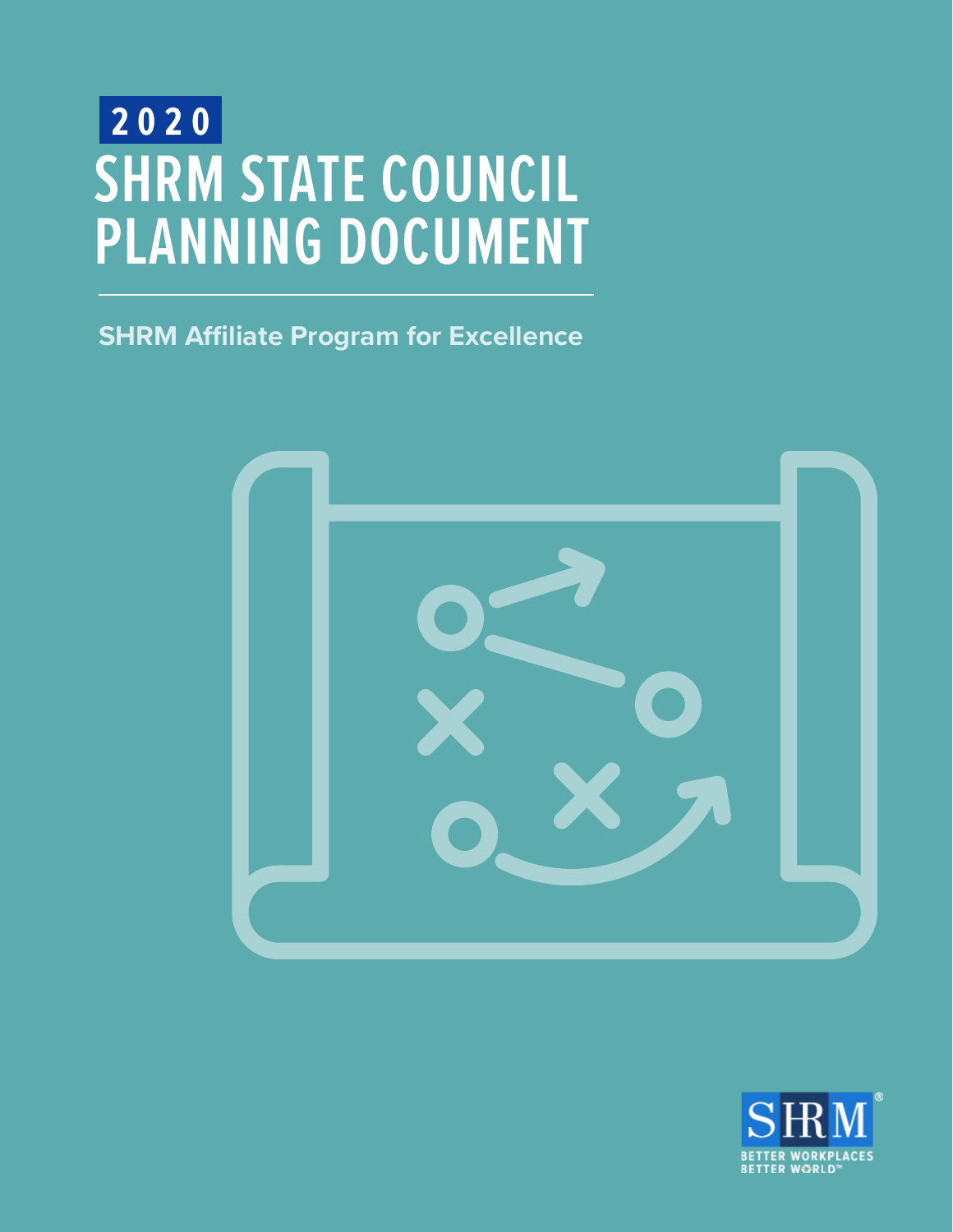### INSTRUCTIONS

This SHAPE document is designed to aid you in developing your plan for the coming year. It is meant to address the calendar year January 1 through December 31, 2020. Use it as a planning tool to ensure that your state council meets the requirements for financial support and award programs. SHRM provides a wide variety of tools and resources to assist you. Completion of items in Section I is required to be a State Council in Good Standing.

Upon submitting the year-end report, you will receive a receipt confirmation and a copy of your submission for your records. If you do not receive a copy of your submission, contact your Member Engagement Associate (MEA) immediately.

Your Field Services Director (FSD) or Member Engagement Associate (MEA) can answer questions regarding the SHAPE program. They may also provide guidance on accessing the tools and resources available to you.

Your completed 2020 year-end report is due on or before January 31, 2021. All reports must be submitted online, and only those submitted online will be accepted. Reports received after the January 31, 2021, deadline will result in the state council's ineligibility for any award consideration.

The 2020 year-end report will be available in the Volunteer Leader Resource Center (VLRC) during the third quarter of 2020.

SHRM, the Society for Human Resource Management, creates better workplaces where employers and employees thrive together. As the voice of all things work, workers and the workplace, SHRM is the foremost expert, convener and thought leader on issues impacting today's evolving workplaces. With 300,000+ HR and business executive members in 165 countries, SHRM impacts the lives of more than 115 million workers and families globally.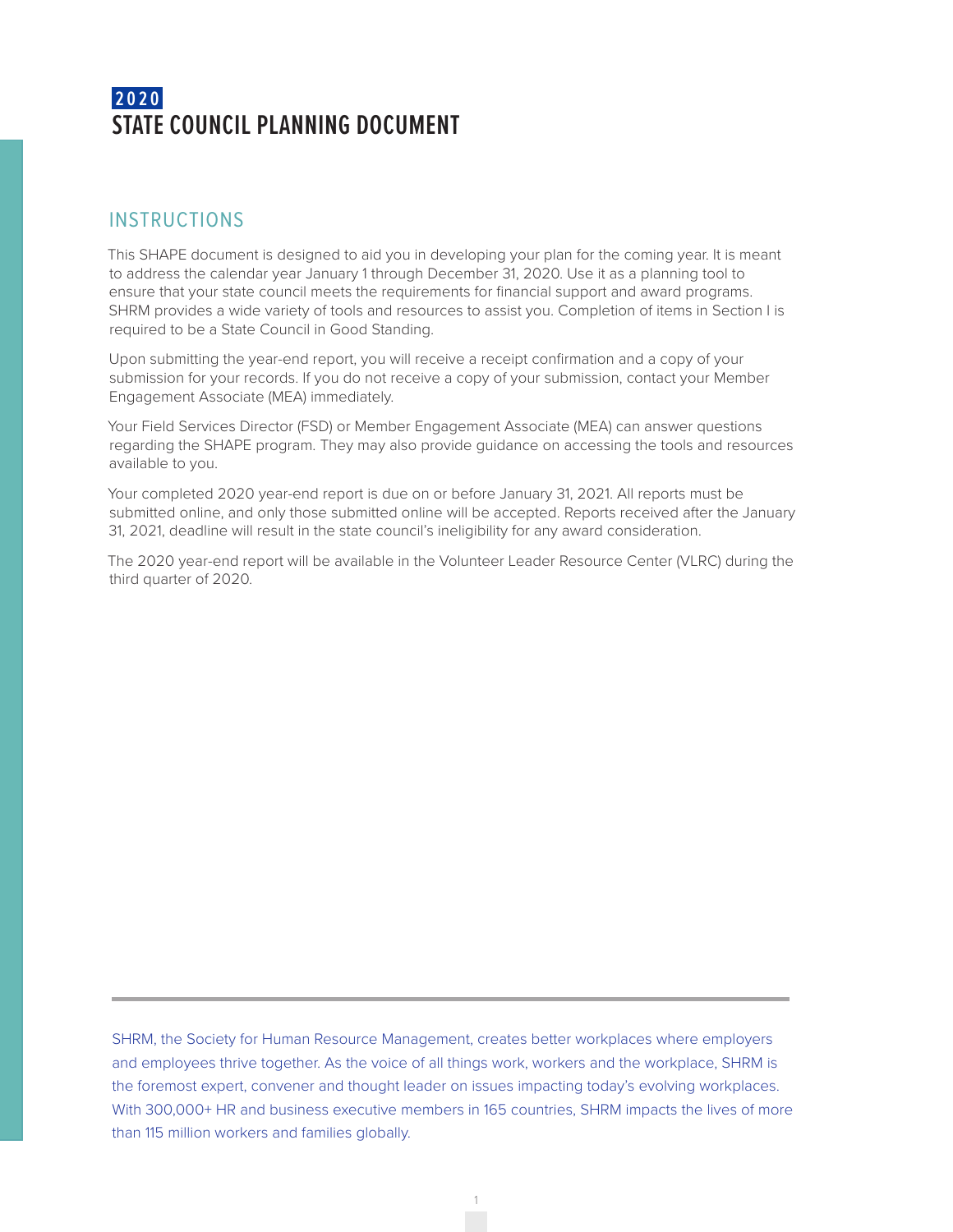## SECTION I: STATE COUNCIL IN GOOD STANDING

- **1. The state council shall submit a completed 2021 State Council Leader Information Form (SCLIF) by December 1, 2020, and ensure that all state council members are SHRM members in good standing during their entire term of office.**
	- The State Council Leader Information Form (SCLIF) captures the contact information for your council's board. This allows SHRM to effectively send to your board members communications that are relevant to their volunteer leadership roles.
	- The form is to be submitted by the deadline even if all board positions have not been filled. Please notify SHRM each time there is a change in your board during the year so that communications are sent to the correct people. An e-mail notification of those changes is sufficient. You do not have to complete a new SCLIF each time.
	- The SHRM bylaws require that all state council members be SHRM members. This requirement should also be stated in your council's bylaws. Make sure this requirement is updated in your bylaws by December 2021.

#### **2. The state council shall provide year-end financial results for the period January 1, 2020, through December 31, 2020.**

- Total State Council Income for 2020
- Total State Council Expenses for 2020
- Net Profit/Loss for 2020 (income expenses = net profit/loss)
- Total State Council Assets as of December 31, 2020
- SHRM reserves the right to request a copy of your full financial statement to validate the information provided.
- "Total State Council Assets" would include cash, CDs, money-market accounts, the market value of other investments such as stocks or bonds, property owned by the state council such as real estate, etc.
- Watch the filing deadlines and file your tax returns (e.g., federal returns 990, 990-EZ, 990-N) in a timely fashion.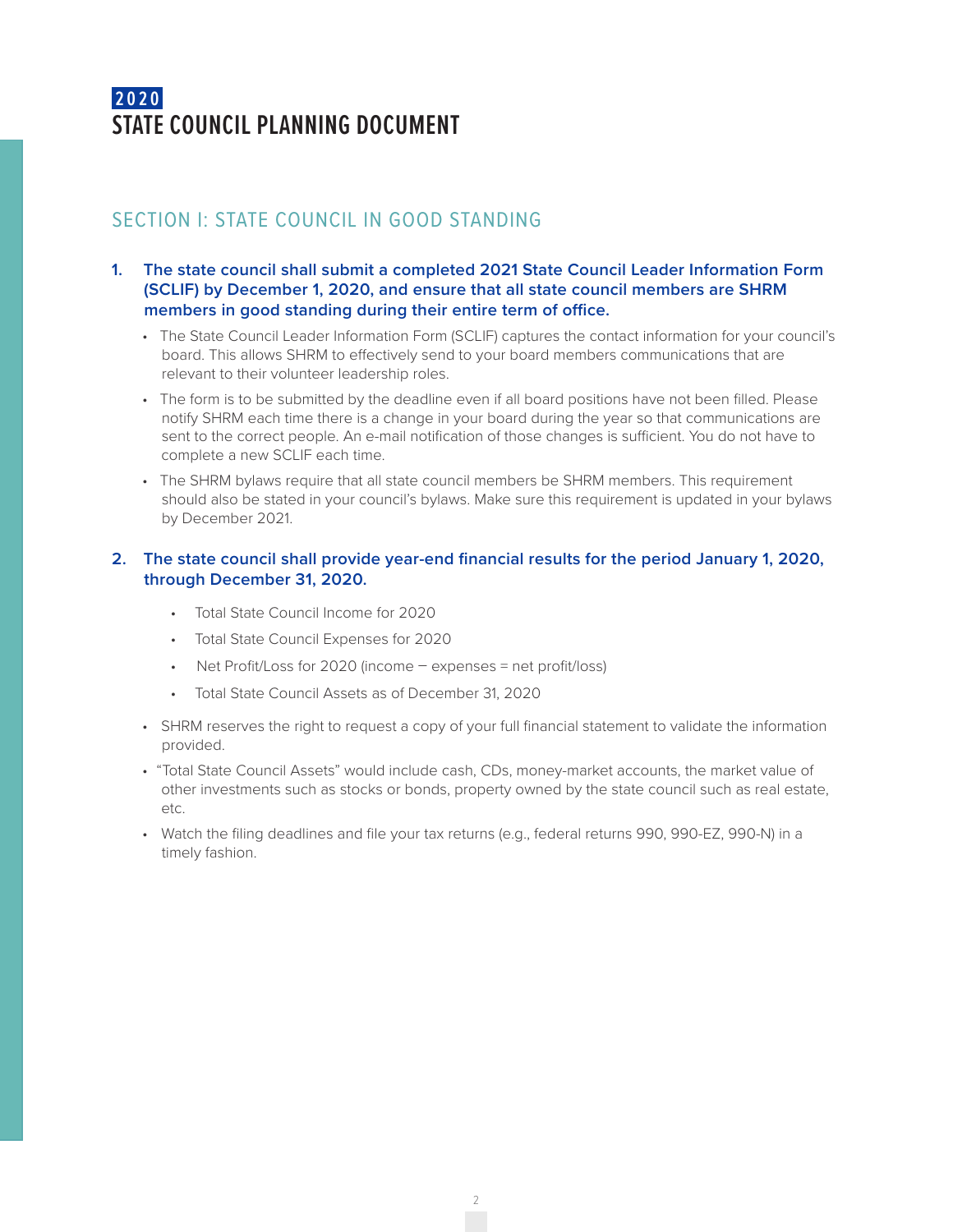- **3. The state council shall ensure that the current SHRM "AFFILIATE OF" logo is correctly, consistently and prominently displayed in accordance with the SHRM Graphics Standards Manual, including but not limited to use of the logo on the state council's website, communications, meeting agendas, conference programs, signage and PowerPoint templates.**
	- The SHRM "AFFILIATE OF" logo is available in the Volunteer Leader Resource Center (VLRC). Several formats are available for download directly from the website. Follow the SHRM Graphics Standards Manual, which defines the specifics for using the logo.



- The council is also required to include hyperlinks from its website to the SHRM homepage: www.shrm.org.
- Check all materials for proper use of the logo. Materials to be reviewed include but are not limited to signage, stationery, brochures, newsletter mastheads, meeting agendas, PowerPoint templates, name tags and conference programs. The council's website should be included in the review. Preferred "prominent" placement of the logo on the website is "above the fold" for maximum benefit to the council as a SHRM affiliate. SHRM reserves the right to randomly audit your use of the logo.

#### **4. The state council shall utilize the State Council Financial Support Program funds appropriately.**

- Appropriate uses for support payments include:
	- Attendance at the SHRM Volunteer Leaders' Business Meeting (VLBM) and at state council meetings/ leadership conference/state conference.
	- Educational programming.
	- Promotion of the core leadership areas such as Membership, SHRM Certification or College Relations.
	- Initiatives to support the SHRM mission.
	- Incorporation, legal and tax advice to ensure compliance.
- **5. The state council shall hold a minimum of two (2) state council board meetings either in person or virtually during the 2020 calendar year and provide SHRM staff the opportunity to present a SHRM update for a minimum of 15 minutes per meeting. Four (4) meetings are preferred. At least one of the board meetings will include an opportunity for the leadership to transition and to conduct strategic planning, succession planning and a review of the state council bylaws (these may be done simultaneously).**
	- Ensuring the state council's future involves having a thoughtful and purposeful strategic plan. Strong state council leadership begins with a sustainable leadership succession and transition plan.
	- The state council's bylaws must not conflict with the SHRM bylaws, and an annual review conducted by the state council board or designee will ensure that the council's policies and practices are in alignment. Please consult with your Field Services Director (FSD) or Member Engagement Associate (MEA) for the current bylaw review process. Bylaws do NOT need to be submitted to SHRM unless amendments are being proposed for approval.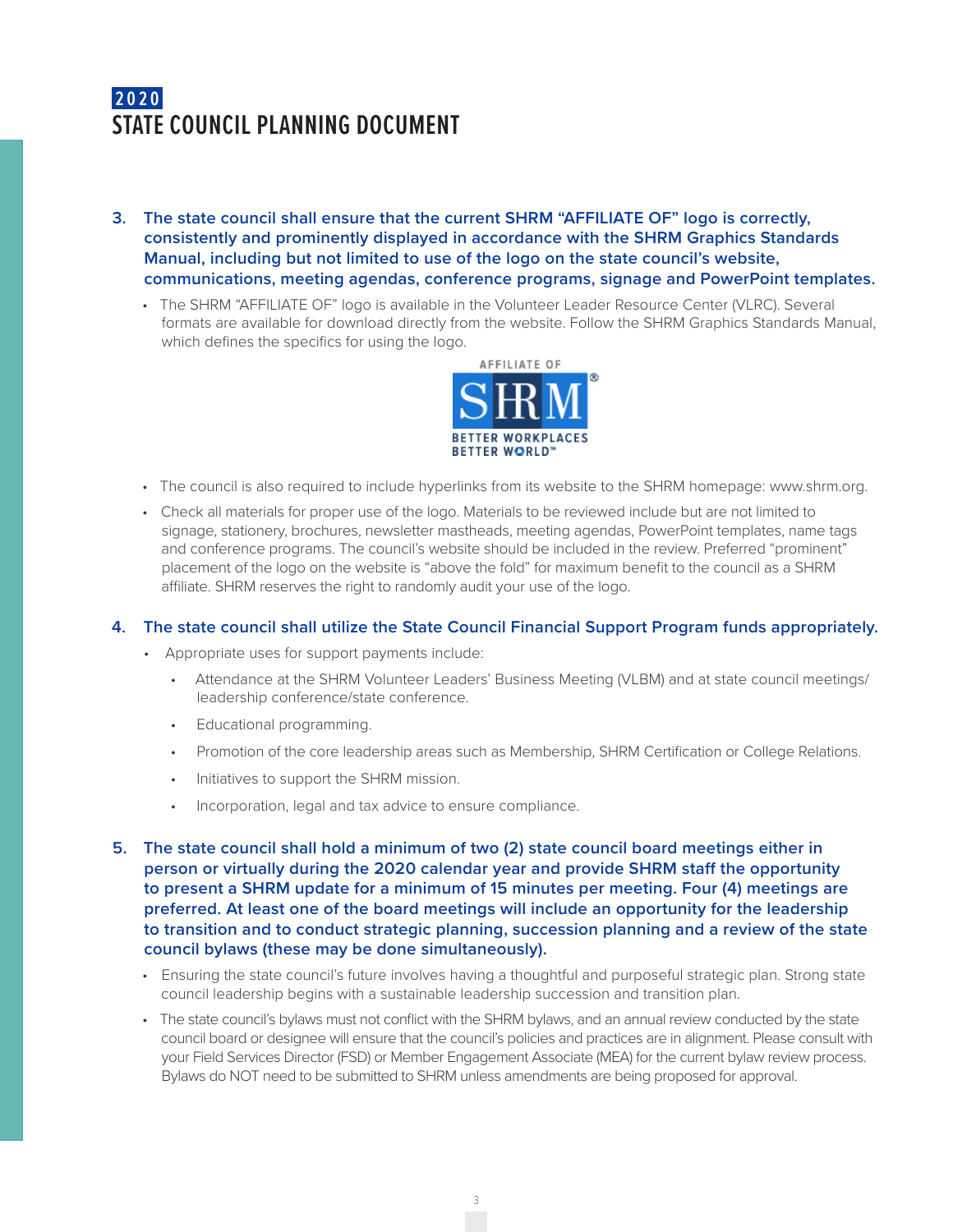## SECTION II: EFFECTIVE SHRM STATE COUNCIL ADMINISTRATION

*Please note: All items must be completed for the state council to be eligible to apply for a SHRM Excel Award and/or a SHRM Pinnacle Award.*

#### **1. Certain state council volunteer leaders must meet dual membership requirements (effective for 2021 terms of office).**

- The State Council Membership Director is required to be a dual member of both SHRM national and the local chapter.
- The State Council Certification Director\* is required to be a dual member of both SHRM national and the local chapter AND must either hold or be pursuing SHRM certification. (It is expected that the State Council Certification Director will attain this certification during his or her tenure.)

*\*Note: Beginning with terms of office in 2022, SHRM certification is required for this role.*

#### **2. A state council board member shall participate in at least 75% of regional council meetings and conference calls.**

- If the state council director is unable to attend a meeting, another state council board member may be appointed to represent the state council at the meeting (whether in person or on a conference call).
- In addition to representing the state council at the meeting, the state council director or representative should report back to the state council board on the regional council meeting, thereby ensuring two-way communication.
- **3. The state council shall sponsor a state/regional leadership conference/event for volunteer leaders in the state and allow SHRM staff to present for at least 60 minutes on a topic mutually agreed upon.** 
	- Leadership events may be co-sponsored with another state within your region. Your region may hold a qualifying leadership event in lieu of a state event.

#### **4. The state council shall provide SHRM staff dedicated, prime booth space and a minimum of 15 minutes of podium time at all state conferences or events.**

- **• If a state conference or event is held**, the council will be asked to provide the following required information for the event:
	- In-chapter SHRM members
	- At-large SHRM members
	- Total SHRM members (in-chapter + at-large)
	- Local members only (LMOs)/nonmembers
	- Students
	- Number of "sold" exhibitor booth spaces
- SHRM's booth will be in addition to space provided for other SHRM affiliates.
- If a SHRM staff member is unavailable, SHRM will provide you with an update to present on its behalf at state council meetings, conferences or events.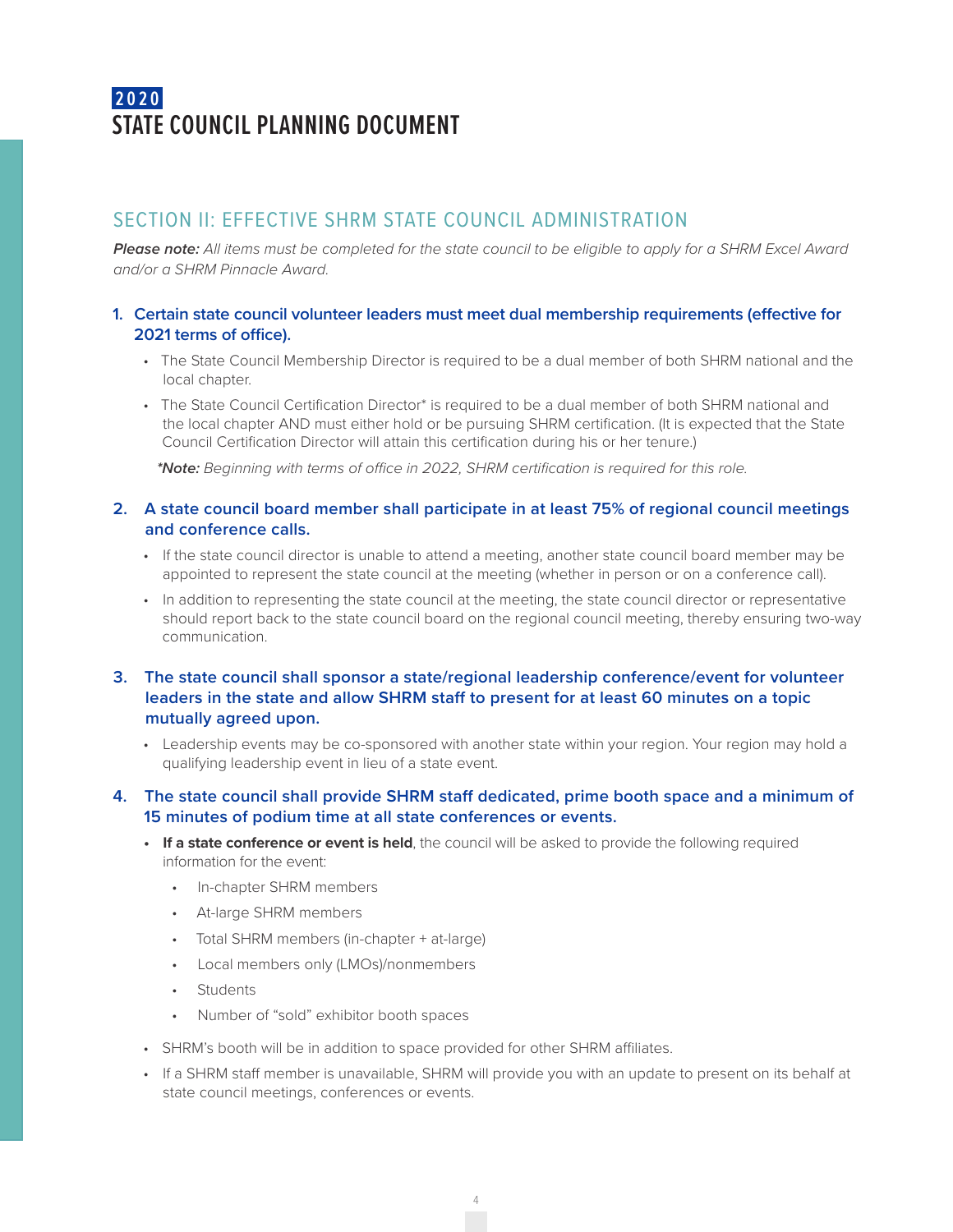- Be sure to contact your Field Services Director (FSD) early in your planning process to provide the date of your event and inquire about his or her availability to attend.
- Allow SHRM to maintain a booth/table throughout the entire conference (location suggestion: next to registration table or inside general session room). Please work with your FSD regarding location/hours.
- The 15-minute podium time should be incorporated into the opening general session or at another agreed upon time with the FSD.

#### **5. The state council shall be represented at the 2020 SHRM Volunteer Leaders' Business Meeting by the 2021 state council director.**

- If the 2021 state council director is unable to attend, an exception can be granted for the 2021 state council director-elect (preferred) or another council member to attend in his or her place. **Please contact your Field Services Director (FSD) to approve this exception prior to the registration deadline.**
- The Volunteer Leaders' Business Meeting, held in November in the Washington, D.C., area, is intended to prepare volunteer leaders for the coming year. There are opportunities to receive information about your role, learn about various topics related to running your state council, network and celebrate success. State councils are provided several registrations, including housing, for key roles.

*Please note: Every attendee is required to be a SHRM member in good standing.*

#### **6. The state council shall promote the SHRM Annual Conference & Exposition to members within the state and will ensure that its state conference and other major state events (including cosponsored programs) will not take place between June 1 and June 30.**

- The SHRM 2020 Annual Conference & Exposition will take place June 28 July 1 in San Diego, CA.
- SHRM will not send any state council e-blasts from June 1 through June 30.
- Promoting the SHRM Annual Conference & Exposition can be accomplished in any number of ways, including sending communications to members and prospects encouraging them to attend, prominently displaying a link on your state council's website homepage, and distributing SHRM Annual Conference promotional material at events. Distribution also may be electronic. Visit the Volunteer Leader Resource Center (VLRC) to access graphics and templates.

#### **7. The state council shall support the SHRM Foundation by making a monetary contribution directly from the state council's funds, received by the SHRM Foundation no later than December 31, 2020.**

The SHRM Foundation, the philanthropic affiliate of SHRM, empowers HR professionals to build a world of work that works for all. Because of support received from generous donors—including SHRM state councils and chapters—the SHRM Foundation in 2020 will award more than 300 scholarships and make a measurable impact by advancing its mission to lead positive social change impacting work, workers and the workplace.

- The state council can become a SHRM Foundation State Council Champion by completing the following activities:
	- Make a monetary donation from state council funds.
	- Host a fundraising event to benefit the SHRM Foundation.

*Please note: State councils are responsible for their events, including legality and safety of the event.*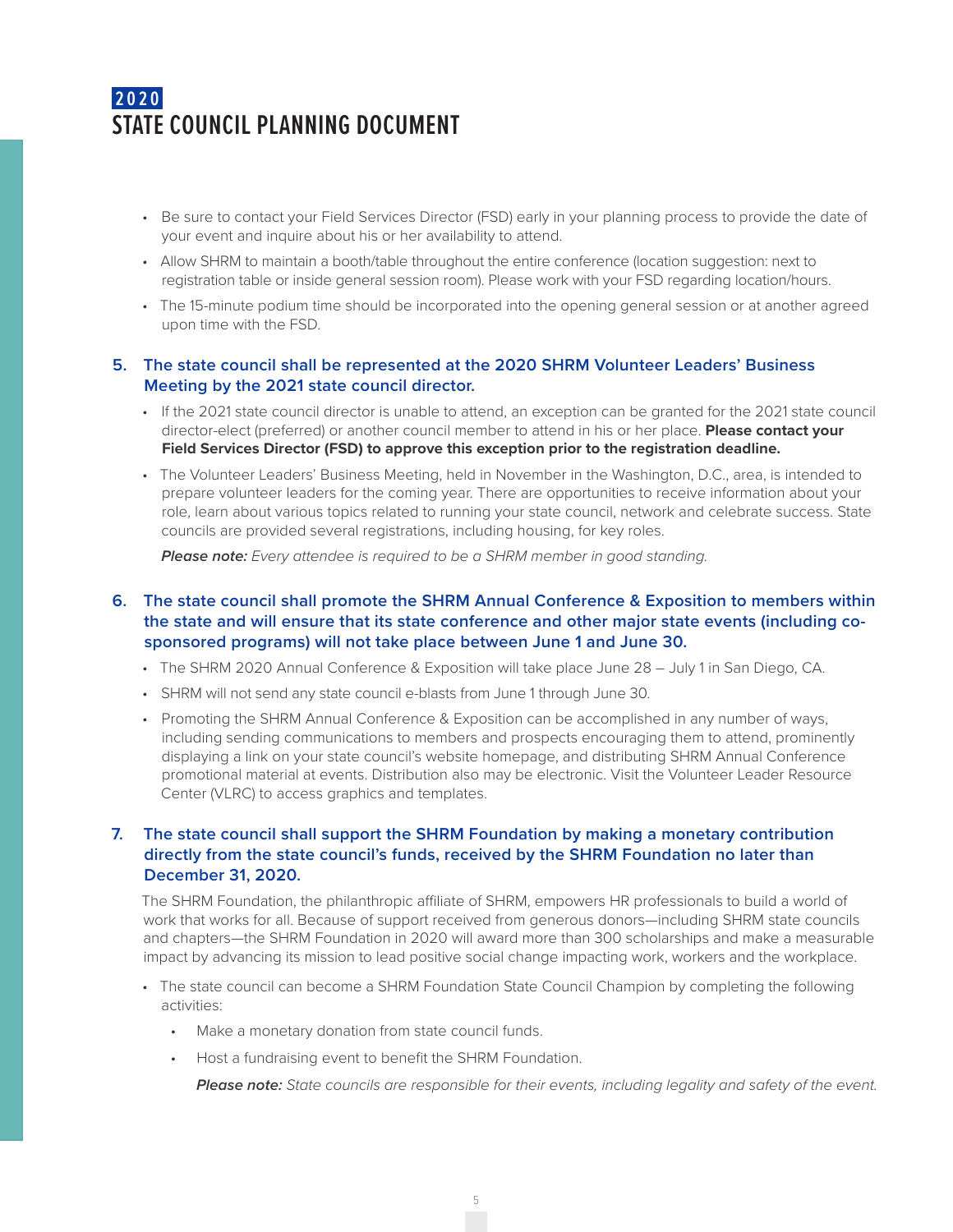• Encourage board members and invite all state council members to join Team Empower by making an individual annual donation of \$30 or more and pledging to support the SHRM Foundation's annual initiative. To learn more about Team Empower, visit shrmfoundation.org/TeamEmpower.

Additional resources and recognition opportunities are available at shrmfoundation.org/resources.

**8. The state council shall actively promote SHRM certification and recertification for the SHRM Certified Professional (SHRM-CP®) and SHRM Senior Certified Professional (SHRM-SCP®) by attaining and/or maintaining SHRM Recertification Provider status and ensuring that all relevant programs are entered into the online SHRM program database for professional development credits (PDCs).**

**"Relevant programs" is defined as program content aligned to the SHRM Body of Competency and Knowledge® (SHRM BoCK®). Note: The SHRM BoCK is available on the SHRM certification website at shrmcertification.org.**

- The state council can actively promote SHRM certification and recertification by doing some or all of these suggested activities:
	- Have a designated SHRM Certification Champion responsible for educating state council members about the certification program, including requirements for eligibility and recertification. (Having a SHRM Certification Core Leadership Area (CLA) Liaison satisfies this requirement.)
	- Hold information sessions within the calendar year on SHRM-CP and SHRM-SCP certification. Contact your Field Services Director (FSD) if you'd like to invite him or her to support you with these activities.
	- Display credential-holders' SHRM-CP or SHRM-SCP designations on their name badges at state council events and recognize SHRM-CP and SHRM-SCP credential-holders at state council events.
	- Offer a SHRM certification (SHRM-CP/SHRM-SCP) preparation study group and/or a formalized instructional class, or partner with a local college or university that offers the SHRM Learning System.

*Please note: State councils can be eligible for the SHRM Learning System State Council Champion Program. For information, visit the Volunteer Leader Resource Center (VLRC).*

• All state councils must reaffirm their SHRM Recertification Provider status by November 15 of each year.

## SHAPE YEAR-END REPORT

The completed online year-end report will be due on or before January 31, 2021. Only reports submitted online will be accepted.

Completion of all items in Section I is required to be a State Council in Good Standing.

Completion of all items in Section II is required to be eligible to apply for a SHRM Excel Award and/or a SHRM Pinnacle Award.

As a reminder, the activities reported in the 2020 year-end report must occur during the calendar year January 1 through December 31, 2020.

SHRM reserves the right to audit information provided in the year-end report.

Upon submitting the year-end report, the council will receive a confirmation of receipt and a copy of the submission for its records. If a copy of the submission is not received, contact your Member Engagement Associate (MEA) immediately.

The link to the SHAPE year-end submission form will be available online in the third quarter in the Volunteer Leader Resource Center (VLRC).